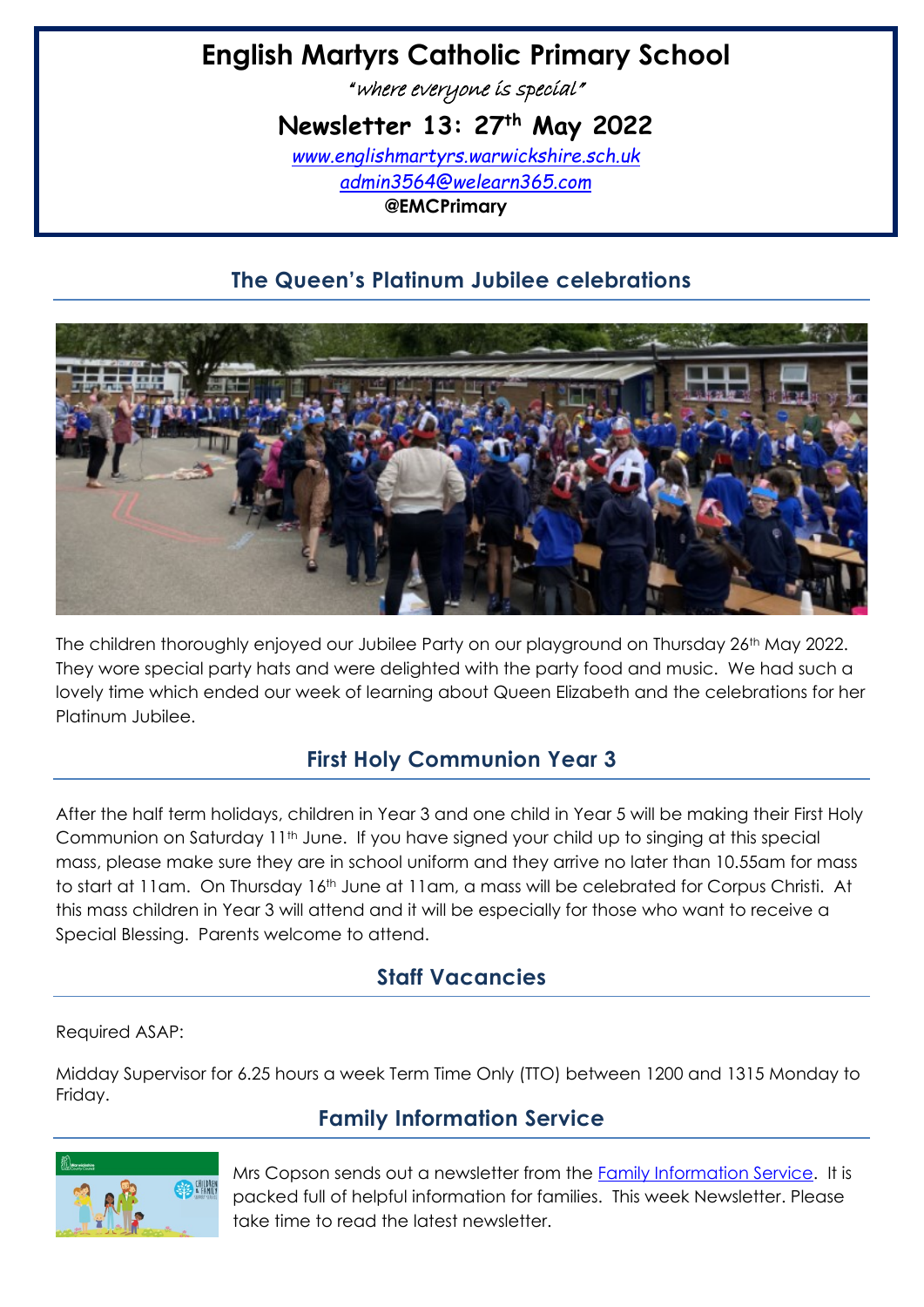

Here is a reminder of the events for the summer term from the PTFA:

### **Non-Uniform Day – 22nd June**

For this non-uniform day, all we ask is that a bottle is brought to school to support several stalls in school.

### **Summer Fete**

We are so pleased to be able to announce that our School Summer Fete will take place on **Saturday 25th June 2022 12pm to 3pm**. For this event to take place, it relies on volunteers to run stall and help setting up and tidying up at the end of the event. The PTFA have traditional stalls that require stall holders but we are also interested in new ideas. If you feel that you can volunteer for this event, please make yourself known to Miss Harriet Campbell (Chair of PTFA) or, if you give your details to Mrs Copson, she can pass this on to her on your behalf. I have supplied a reply slip below outlining some of the events and your offer to

### **Festival on the Field**

Please save the day for our new event Festival on the Field. We are hoping to have a line up of local bands to attend our Festival on **Friday 15th July 2022 time to be confirmed**. If you know any local bands that would like to take part, please let Mrs Copson know.

# **Parent Questionnaire May**

We would like parents to complete our Parent Questionnaire. The survey will take approximately 5 minutes to complete. Mrs Copson sent this out in an email to all parents this week.

Each year we like to ask the opinion of our parents about a range of matters relating to life at English Martyrs School. It proves to be very useful in setting priorities and finding ways of improving our school. Despite the disruptions in the past year, we have worked hard to make improvements.

The children complete their own survey in school, but you might like to talk to your child about their view of school to help inform your answers. If you have more than one child in school and they have a similar experience please complete one form for all, if you feel your children have different experiences, complete separate forms.

Your answers will be treated confidentially and a summary of the results will be made available as soon as possible.

The deadline for completing this questionnaire is **Monday 6th June 2022.**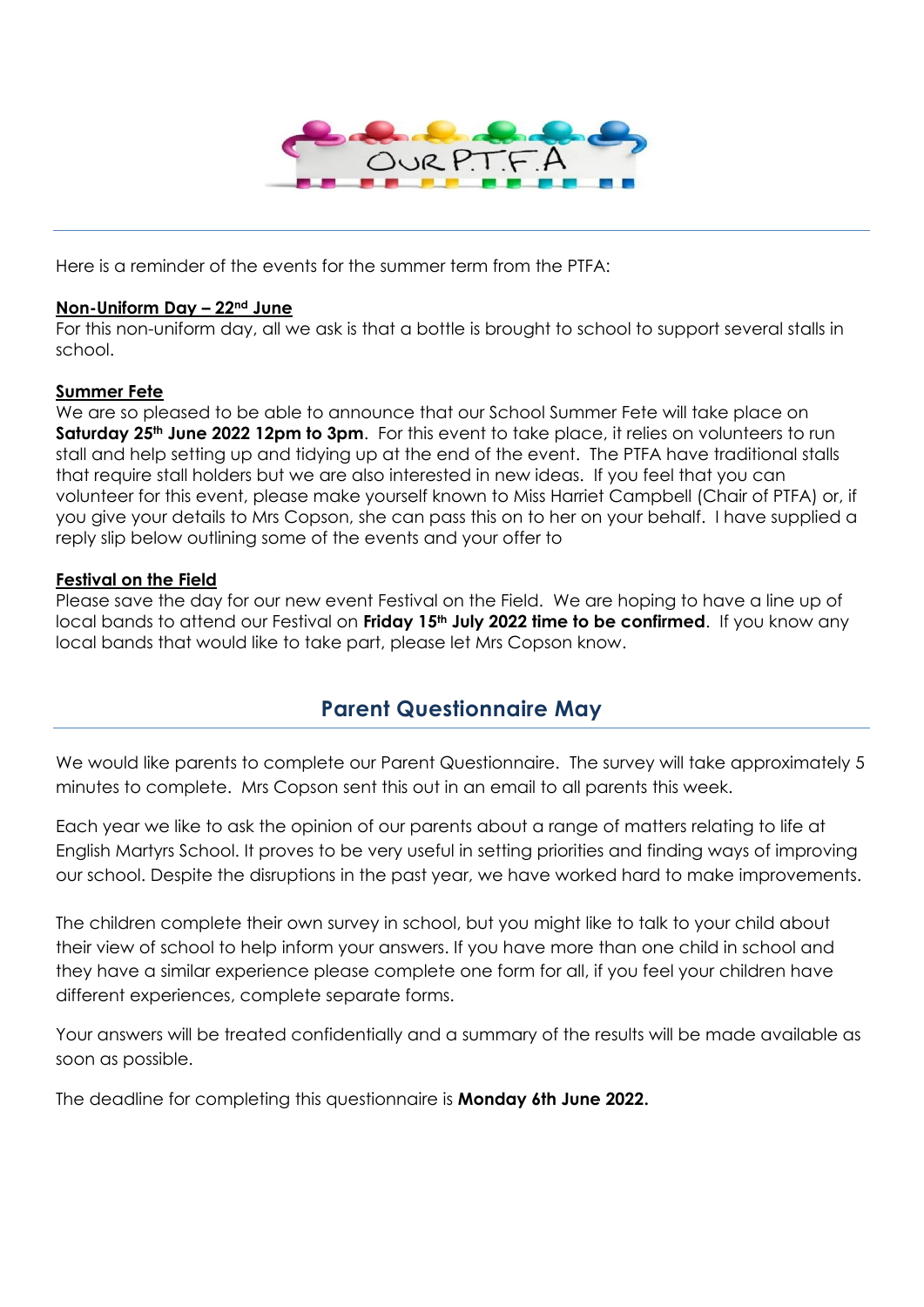# **A Big Thank You from Rugby Foodbank**

I received a letter from the Rugby Foodbank. They have informed me that our school collected 89kg of food for Rugby Foodbank in April. Thank you to everyone who donated.



# **Relationship and Belonging Policy**

English Martyrs staff have now received [Team Teach](https://www.teamteach.co.uk/) training which took place today. Staff have worked very hard this academic year to create a behaviour policy which reflects our new values and practice in de-escalation. The Team Teach practitioners delivering training were highly commendable about our new Relationship and Belonging Policy. This policy will be available on the website for you to view in due course. If you have any questions about our policy, please do speak to our teaching staff.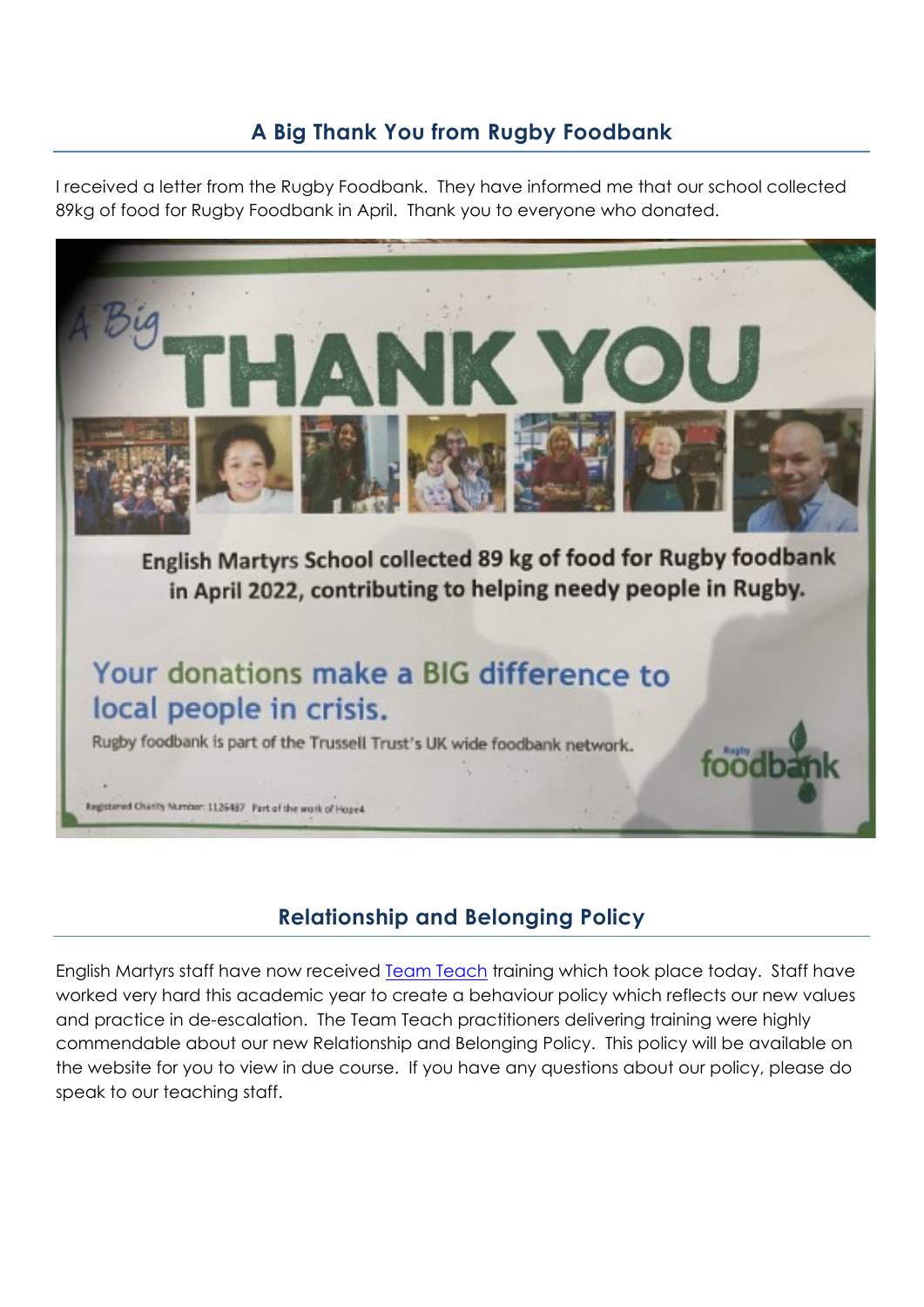# **Encompass**

English Martyrs intends to be part of Operation Encompass. Please see the flyer below outlining reasons why it is so important for our school to take part.



# **Online Safety**

In this newsletter I have included "**What parents need to know about Roblox**". Please take time to read the information as we are very aware that children can be vulnerable when online.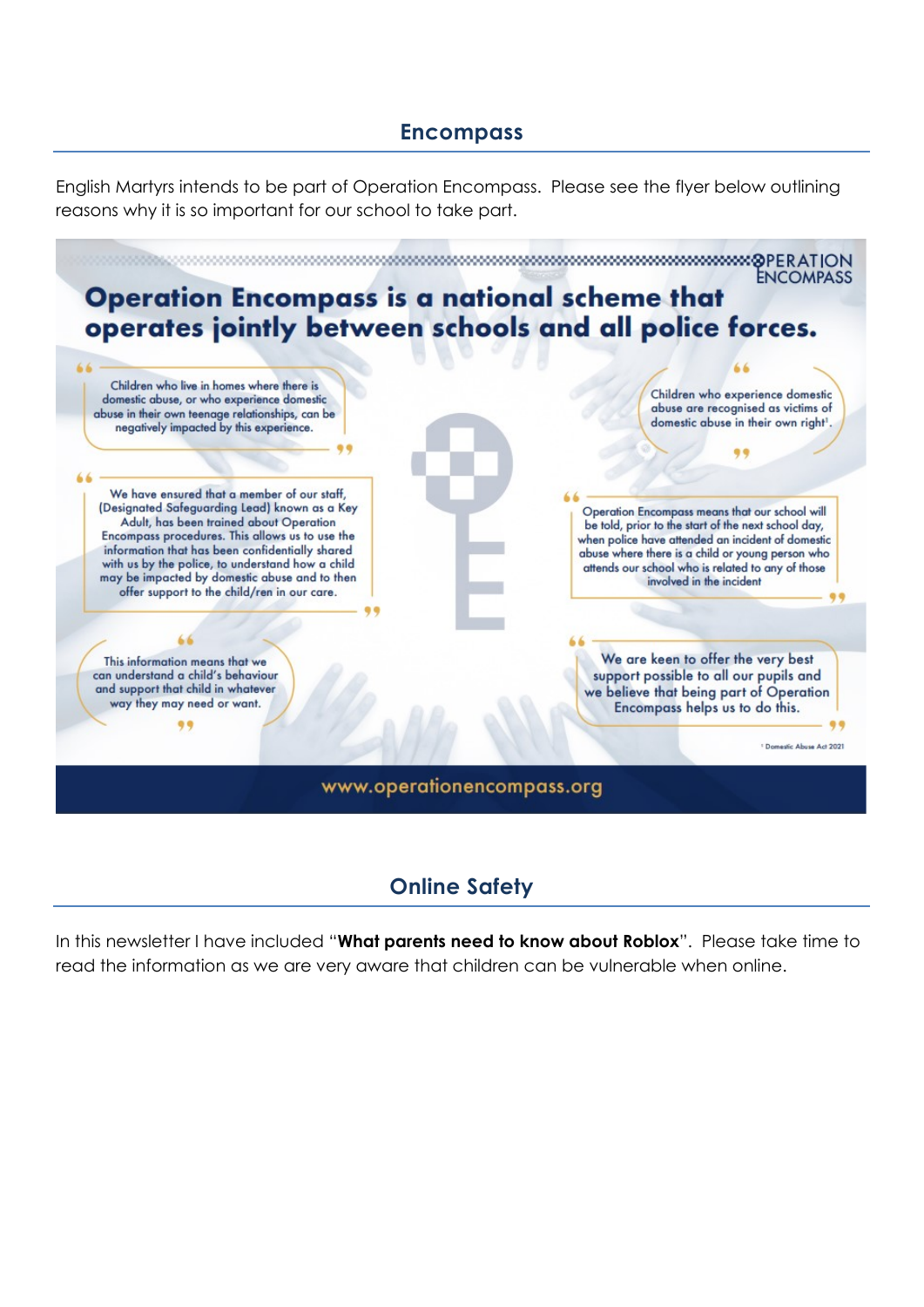# What Parents & Carers Need to Know about

With more than 150 million users worldwide, Roblax is one of the most popular video games of recent times. Roblax allows users to create their own gaming experiences using Roblox Studio: building levels and games then allowing other people to play them. Similarly, players con play each other's creations, either on their own or with other people online www.in it's a tool that can help foster creative thinking.<br>Roblox is also intermittently in the news amid of horizon's overyoing users' safet

e

### **No Age Rating**

olox in roted 7+ by PEOI, but the<br>dorm itself doesn't hours a<br>timum ope requirement. It<br>rs est. for a dote of birth when ons mak for in distinct latin's when<br>girlstofeg, but this can be confly<br>directed. The sheet quantity of<br>directed. The sheet quantity of<br>an outlieble can be all interests of<br>all species. Were can also interest<br>the source, g

### In-App Purchases

Defines in the for-grave currency<br>vanish is buy things like uponized currency<br>currency was arrested and to play<br>and to buy things like uponized<br>and the particular process of the play<br>of the particular contract in particul

### **Online Predators**

tion's developers aim to maintains safe piece for children; they employ human moderators for their prigram protection. But there will, seeky, always be individuals who try to byp.<br>leguards so they can chat to children and



# **Advice For Parents & Carers**

**NMK** 

### **Take Note of Ratings**

### **Disable Messages**

### **Encourage Creativity**

### **Meet Our Expert**



### Set Parental Controls

### **Block and Report**



**Chat Functionality** 

**PEG** 

Uners can join group chats with<br>alread surpose through the Chut, all fields with a superior through the Chut,<br>but sures filters, produces with the Linds<br>by to first energy counter Chuts to<br>but sures filters, produces that<br>

### **ODers**

Oo e

An 'O'Der' (entire deba') laire the to first servicered to victor orde<br>While there's nething inherent<br>whong with finding love on the<br>internet, it becomes an issue i us on the in an Issue in a sion that's point. But you<br>refrige to gain the business of point.<br>any more point from but your<br>player to do point on the plat<br>player to do private to the plat<br>player to do private to the plate special theorie perpeticient by childs **COLLECTION**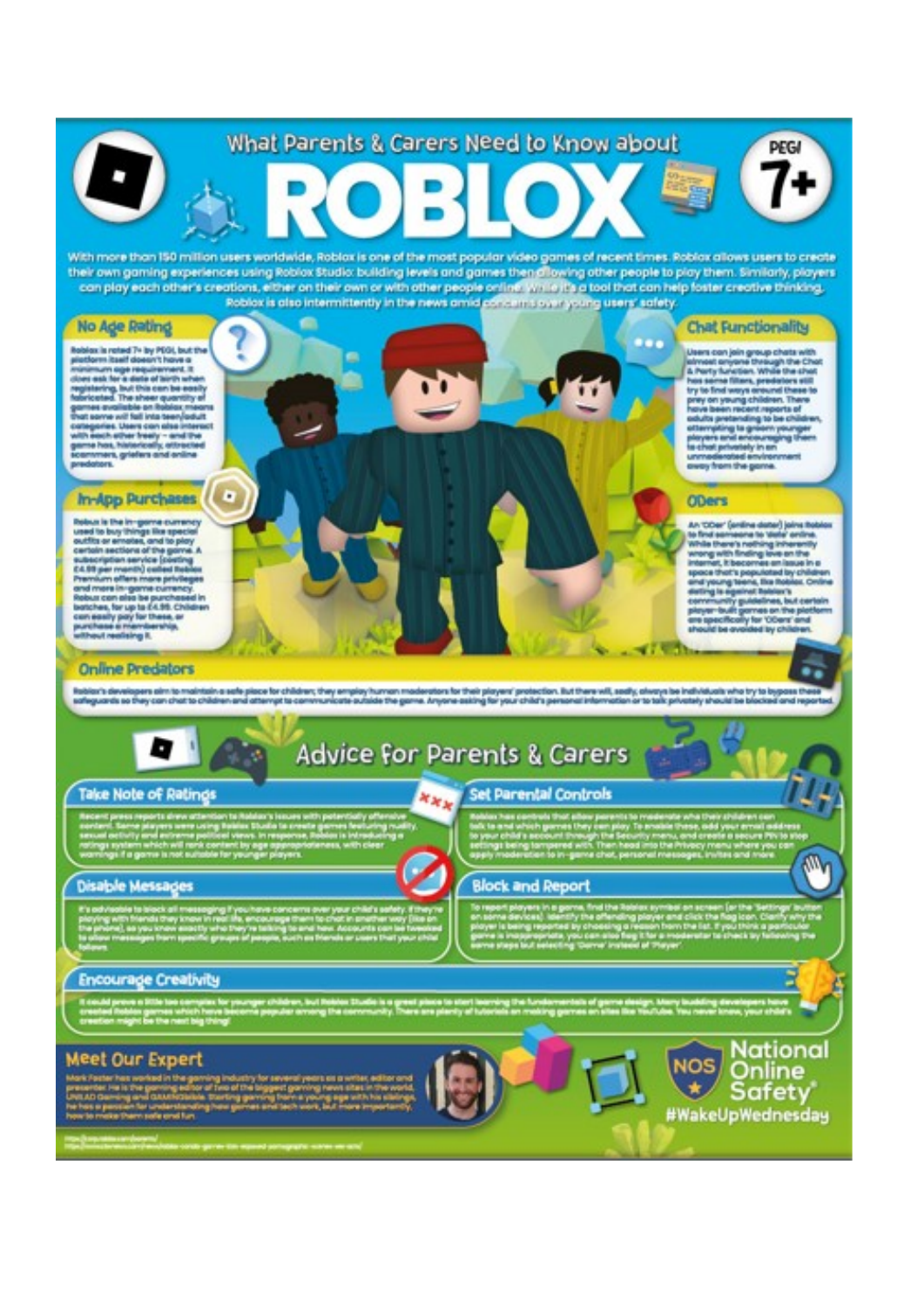# **Diary Dates**

## **May**

27th Teacher Training Day

# **Half-Term Break 30th May to 3rd June**

### **June**

| 6 <sup>th</sup>    | Children back to school after half-term                            |
|--------------------|--------------------------------------------------------------------|
| 9th                | 11am Mass led by Year 5 (Year 2)                                   |
| 11 <sup>th</sup>   | Year 3 First Holy Communion Service 11am at English Martyrs Church |
| 15 <sup>th</sup>   | New Reception parent meeting                                       |
| 16 <sup>th</sup>   | 11am Mass led by Year 4 (Year 1)                                   |
| 17 <sup>th</sup>   | Film night for Reception, Year 1 and Year 2                        |
| 23 <sup>rd</sup>   | 11am Mass led by Year 2 (Year 5)                                   |
| 25 <sup>th</sup>   | Summer Fete                                                        |
| 28 <sup>th</sup>   | Sports Day –                                                       |
|                    | Reception & Year 1 & Year 29:30am                                  |
|                    | KS2 1:30pm                                                         |
| $29th$ to 1st July | Beaumanor Hall Residential for Year 5                              |
| 30 <sup>th</sup>   | 11am Mass led by Year 3 (Year 6 and Reception)                     |

## **July**

| 5 <sup>th</sup>    | Whole school photo on the school field                   |
|--------------------|----------------------------------------------------------|
| 7th                | 11am Mass led by Year 1 (Year 4)                         |
| 8 <sup>th</sup>    | Children's School reports to go out                      |
| 12 <sup>th</sup>   | Open Book Day for parents                                |
| $14$ <sup>th</sup> | 11am Mass led by Year 5 (Year 2)                         |
| 15 <sup>th</sup>   | Festival on the Field                                    |
| 18 <sup>th</sup>   | Year 6 production 1:30pm and 6:30pm                      |
| 21st               | 11am Whole school Mass led by Year 6                     |
|                    | In the afternoon there will be end of term presentations |
| 22 <sub>nd</sub>   | No School                                                |